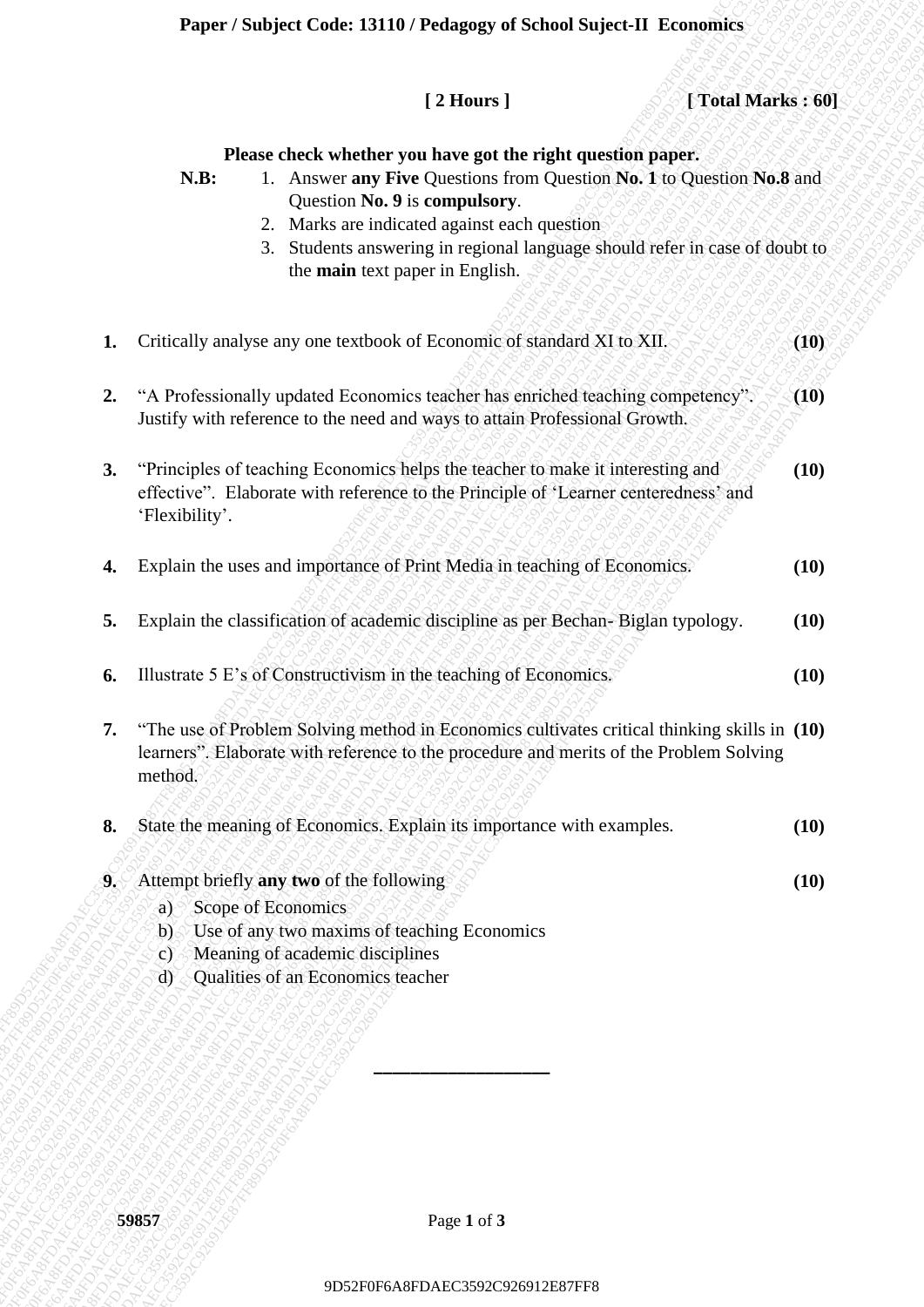## (मराठी रुपांतर)

### $(3 \pi H)$

(एकूण गुण : ६०)

 $(80)$ 

- १. इयत्ता ११ वी ते १२ वी च्या कोणत्याही एका अर्थशास्त्र पाठ्यपुस्तकाचे चिकीत्सक विश्लेषण  $(30)$ करा.
- ''व्यावसायिकदृष्टया अद्ययावत अर्थशास्त्र शिक्षकाकडे समृद्ध अध्यापन क्षमता असतात.''  $(80)$ २. व्यावसायिक विकासाची आवश्यकता व मार्ग यांच्या संदर्भात समर्थन करा.
- ''अर्थशास्त्राचे अध्यापन रूचीपूर्ण आणि परिणामकारक बनविण्यासाठी अध्यापनाची तत्वे शिक्षकास  $\left( 8^{\circ} \right)$  $\mathfrak{F}$ . मदत करतात''. 'विद्यार्थी केंद्रीततेचे तत्व' व 'लबचिकतेचे तत्व' या संदर्भात सविस्तर लिहा.
- अर्थशास्त्र अध्यापनात मुद्रित साधनांचा (Print media) उपयोग आणि महत्व स्पष्ट करा.  $(80)$  $\mathsf{X}.$
- बेचन-बिगलन प्रारूप वर्गिकरणानुसार शैक्षणिक विद्याशाखांचे वर्गिकरण करा. ५.  $(80)$
- अर्थशास्त्र अध्यापनात ज्ञानरचनावादाची ५ ई सोदाहरणसहित लिहा.  $(80)$ ६.
- ''अर्थशास्त्रामध्ये समस्या निराकरण पद्धतीचा उपयोग अध्ययेत्यांमध्ये चिकित्सक विचार कौशल्यांचे  $(80)$  $\mathbf{G}$ . संवर्धन करते.''. समस्या निराकरण पद्धतीची कार्यपद्धती आणि फायदयांच्या संदर्भात सविस्तर लिहा.
- अर्थशास्त्राचा अर्थ लिहा. त्याचे महत्व उदाहरणासह स्पष्ट करा.  $(30)$  $\mathcal{L}_{\star}$
- खालीलपैकी **कोणत्याही दोहोंवर** थोडक्यात लिहा. ९.
	- अ) अर्थशास्त्राची व्याप्ती
	- अर्थशास्त्र अध्यापनाच्या कोणत्याही दोन सूत्रांचा उपयोग ৰ)
	- क) शैक्षणिक विदयाशाखांचा अर्थ
	- अर्थशास्त्र शिक्षकाचे गुण .ड)